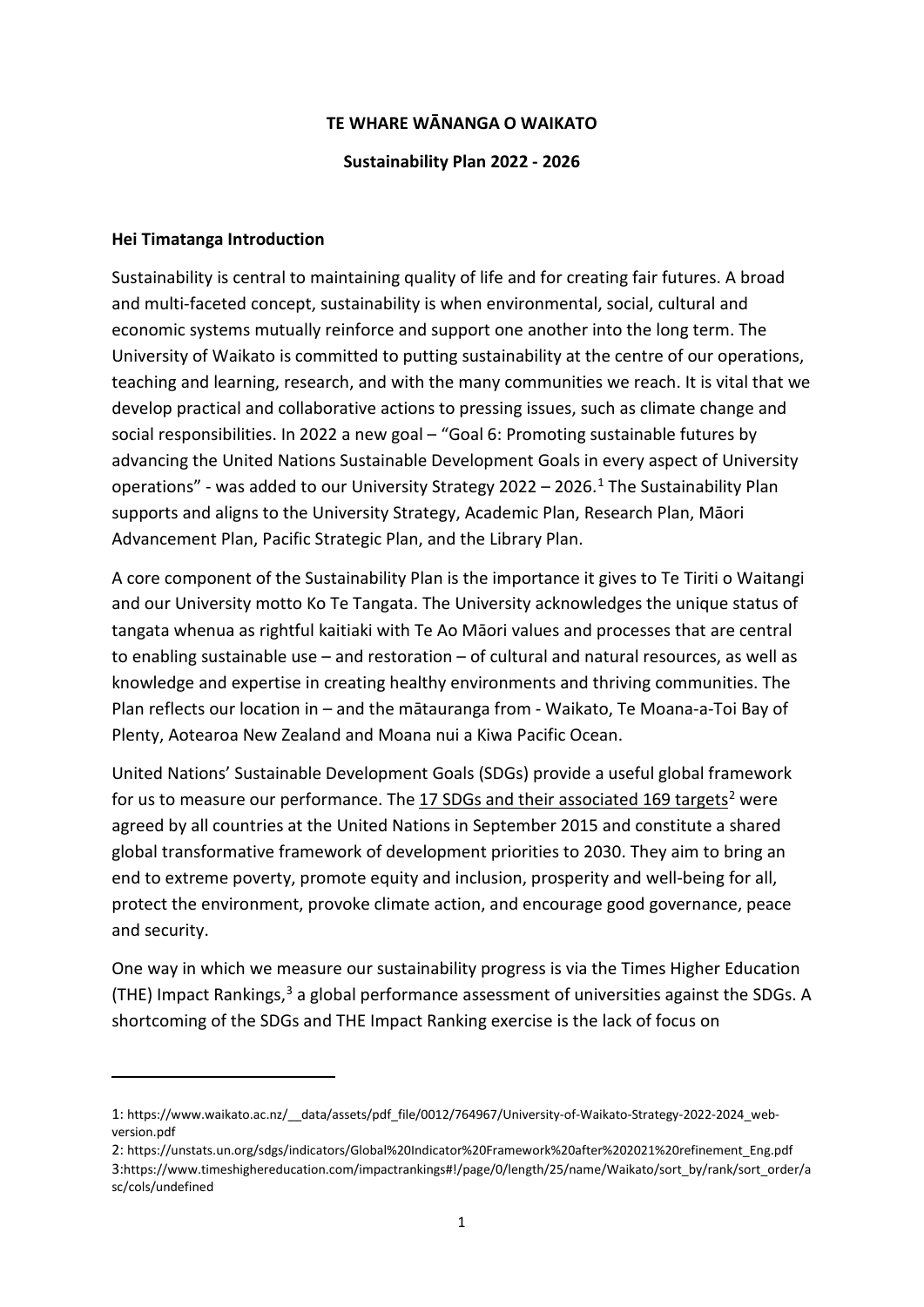Indigeneity. [4](#page-1-0) The Sustainability Plan must, therefore, go beyond UN global targets and prioritise the importance of tangata whenua and Pacific peoples within Aotearoa and across Moana nui a Kiwa. Key learnings from the Taskforce Report inform the Sustainability Plan. Further, as an institution, we have engaged in "high-level discussion about how indigeneity could be better valued in the Times Higher Education (THE) rankings in the future".[5](#page-1-1)

### **Te kōrero tāhuhu Background**

Globally, the SDGs and the UN Declaration on the Rights of Indigenous Peoples are highly relevant to the Sustainability Plan. Goal 16 relates closely to this Plan:

Promote peaceful and inclusive societies for sustainable development, provide access to justice for all and build effective, accountable and inclusive institutions at all levels.<sup>[6](#page-1-2)</sup>

The Sustainability Plan acknowledges that Māori have unique rights under Te Tiriti and mana whenua status. The Sustainability Plan recognises the value and importance "in strengthening the place of Te Tiriti o Waitangi / The Treaty of Waitangi within a university that sits on Waikato-Tainui lands and is surrounded by the presence and mana of the Kīngitanga" (University of Waikato, Report of the Taskforce, p. 1). It also recognises the important relationship with Tauranga Moana and Te Moana-a-Toi iwi (Ngāti Ranginui, Ngāi Te Rangi and Ngāti Pūkenga). We have a connection with Ngāi Tamarāwaho and Hūria Marae as a Poukai marae. It is within this context that the Sustainability Plan aims to foster an inclusive and transformative culture which enables Māori, alongside all students and staff (e.g. Pacific, international, first-in-family, disabled) to thrive.

Nationally, the University of Waikato is a member of Te Pōkai Tara / Universities New Zealand Sustainable Development Goals Expert Working Group, established in 2019.<sup>[7](#page-1-3)</sup> The main role of this group is to: a) make tertiary sector contributions to New Zealand's Voluntary National Review;<sup>[8](#page-1-4)</sup> and, b) deliver successful SDG multi-sector Summits.<sup>9</sup> In September 2021 at the third Aotearoa New Zealand SDG Summit our University signed the Aotearoa SDG Summit Declaration<sup>[10](#page-1-6)</sup> and we are the hosts for the  $4<sup>th</sup>$  SDG Summit (planned for 2022 / 2023).

It is important that a Sustainability Plan contributes not only to actions needed to deliver on SDG 2030 targets, but that strategic plans and targets focus on creating a thriving and

<span id="page-1-0"></span> $\frac{1}{4}$  $4$ : Kawharu, M. (2015). Aotearoa: Shine or shame? A critical examination of the sustainable development goals and the question of poverty and young Māori in New Zealand. *Journal of Global Ethics*, 11(1), 43–50. Yap,M., & Watene, K. (2019). The sustainable development goals (SDGs) and indigenous peoples: Another missed opportunity? *Journal of Human Development and Capabilities*, 20(4), 451–467.

<span id="page-1-1"></span><sup>5</sup> University of Waikato, Report of the Taskforce, p.9.

<span id="page-1-2"></span><sup>6</sup> https://sdgs.un.org/goals

<span id="page-1-3"></span><sup>7</sup> https://www.universitiesnz.ac.nz/about-universities-new-zealand/expert-and-working-groups/sustainable-developmentgoals-expert

<span id="page-1-4"></span><sup>8</sup> https://www.mfat.govt.nz/assets/Peace-Rights-and-Security/Our-work-with-the-UN/Sustainable-Development-Goals/New-Zealand-Voluntary-National-Review-2019-Final.pdf

<span id="page-1-5"></span><sup>9</sup> https://www.sdgsummits.nz/

<span id="page-1-6"></span><sup>10</sup> https://docs.google.com/forms/d/e/1FAIpQLSfFHhpKodTZwAFc9f9yn\_fweX4A6ZTSSBQqpvwq\_QGJpF\_9ng/viewform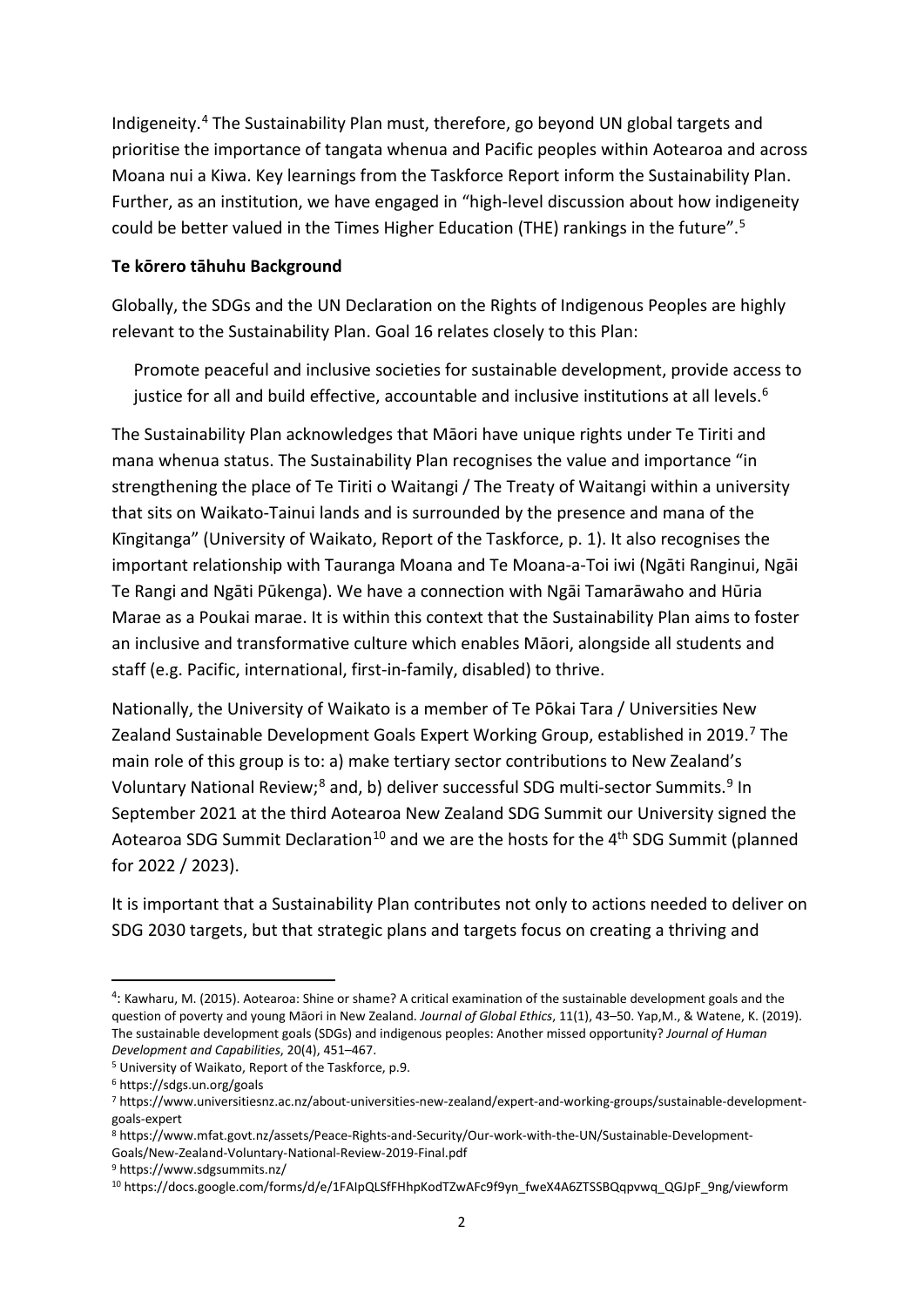carbon neutral University. We need to take a long term perspective and scale action to required targets. Covid-19 has dramatically changed the tertiary education sector, and we have developed new ways to connect without relying as heavily on travel. We have an opportunity, now, to reflect on these changes and create new ways to teach, learn and research with reduced carbon emissions.

A recently released report from the Office of the Auditor-General (2021) *The Government's preparedness to implement the sustainable development goals*[11](#page-2-0) *provides further framing for our Plan.* The report states that the Government "should clearly communicate what these [SDG] commitments mean, what action is needed, and how it will measure progress" (page 4). Therefore, our Plan acknowledges the necessity of action and transparent measures in order to track our progress.

The Sustainability Plan has six overarching objectives along with the associated lists of activities that will help enable us to achieve these objectives. The objectives have been designed to sit alongside the objectives of the other University Plans. It is important to note that the objectives are interconnected, not separate, as many solutions are needed to advance the SDGs.

## **Nga Mahi Objectives**

Objective 1: Embed Māori and Pacific principles and values of sustainability in the University's values.

Objective 2: Enhance the University's environmental performance with the aim to be carbon neutral by 2030.

Objective 3: Prioritise research that promotes the UN SDGs, climate action, and the creation of sustainable environments and fair futures.

Objective 4: Increase the number of students who have opportunities to develop sustainability and climate change related knowledge and understandings of effective and innovative solutions.

Objective 5: Foster leadership of sustainability across all areas of the University.

Objective 6: Join with others outside the University in dialogue and action on the SDGs with the aim of helping us meet our goals.

<span id="page-2-0"></span> <sup>11</sup> https://oag.parliament.nz/2021/sdgs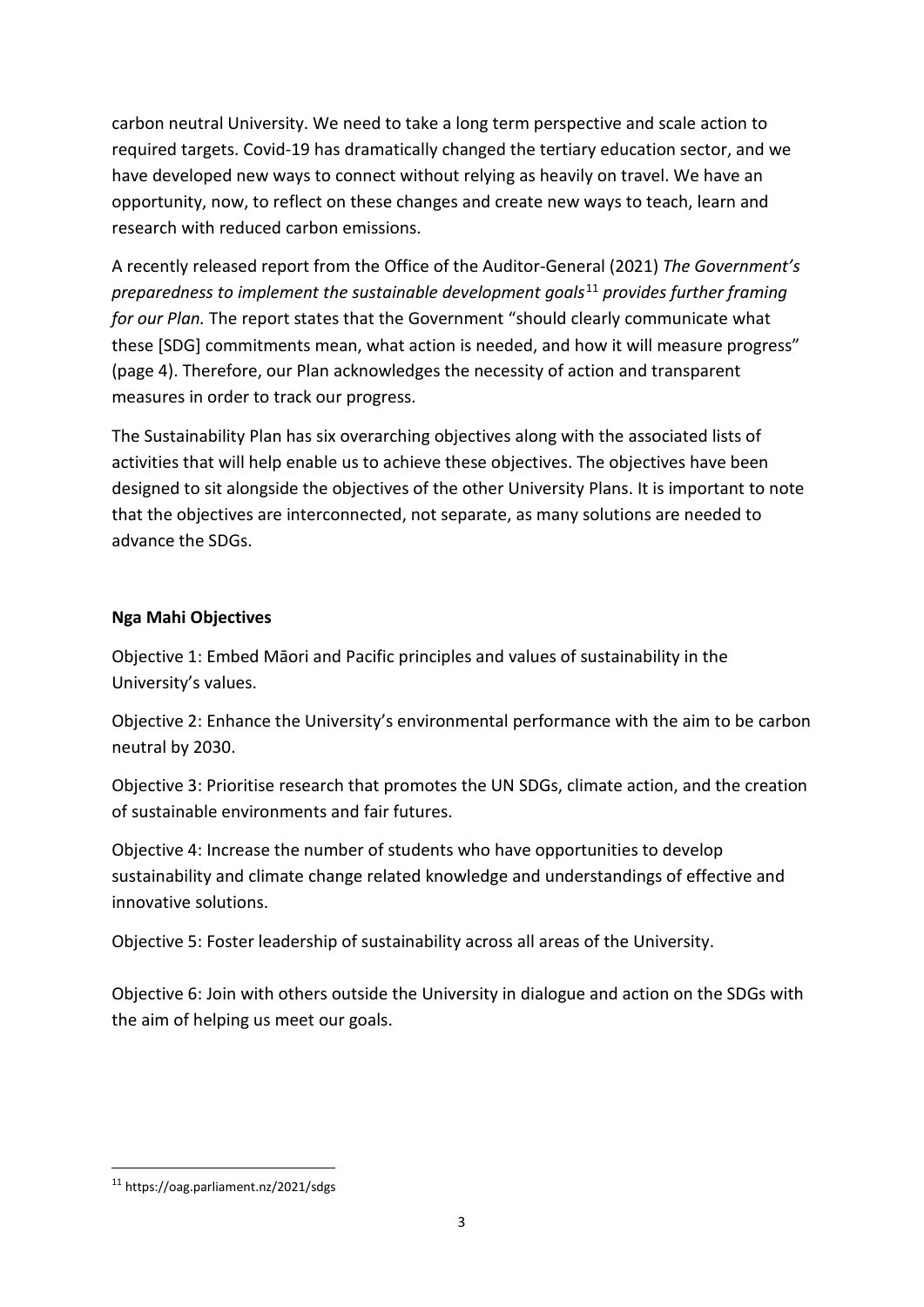# **Object 1: Embed Māori and Pacific principles and values of sustainability in the University's values**

The 17 SDGs identified through Agenda 2030 are all highly relevant to Māori and Pacific peoples. Indigenous perspectives, however, are missing in the Agenda and the importance of culture is absent in the SDGs. The universality of the SDGs are a partial view of what sustainable development means. It is vital that our Sustainability Plan rest on, and be informed by, Māori and Pacific peoples that offer a valuable perspective on sustainable development as inseparable from environmental, social and economic dimensions.

Te Tiriti o Waitangi is the foundation for equal, reciprocal, respectful and interdependent relationships between Māori and non-Māori. By acknowledging tangata whenua as kaitiaki, our University can be a leader in sustainable practice. Key values are: Tū ngātahi me te Māori (partnership with Māori); Mahi pono (acting with integrity); Whakanui i ngā huarahi hou (celebrating diversity); and, Whakarewa i te hiringa i te mahara (promoting creativity). These values – as well as the principles and values of Kīngitanga, Tauranga Moana, and Te Moana-o-Toi iwi - will guide our sustainability practice.

Māori and Pacific people share common tipuna - Maui, Hina, Rata, and Tāwhaki. There is also a shared heritage of voyaging within and across Moana nui a Kiwa. Pacific principles and values - highly relevant to the Sustainability Plan – include: "alofa/ofa/aloha (love, respect and really being in the presence of other human beings (Samoa/Tonga/Hawaiʿi), fakatokilalo (humility (Tonga)), collective outcomes and success, sautu (holistic and collective well-being (Fiji)), and tautua/kuleana (a leader's responsibility for collective well-being and outcomes (Samoa/Hawai`i)."<sup>[12](#page-3-0)</sup> The concept of 'the va / wa' (the relational space between people) is a pan-Pacific notion where secular and spiritual relationships are created and fostered.

What will the University do to achieve this objective?

- Develop and implement professional development for all staff on Te Tiriti o Waitangi lead concepts of kaitiakitanga and sustainability
- Create a mātauranga-centred approach to advancing the SDGs in University operations, teaching and learning, research and engagement
- Promote the protection and guardianship (kaitiakitanga) over natural resources
- Engage in activities that enhance relationships (mana, tapu, mauri, rāhui), and a commitment to actively pursue fair futures

<span id="page-3-0"></span> $12$  The Pacific Strategic Plan 2021 – 2025, p. 2.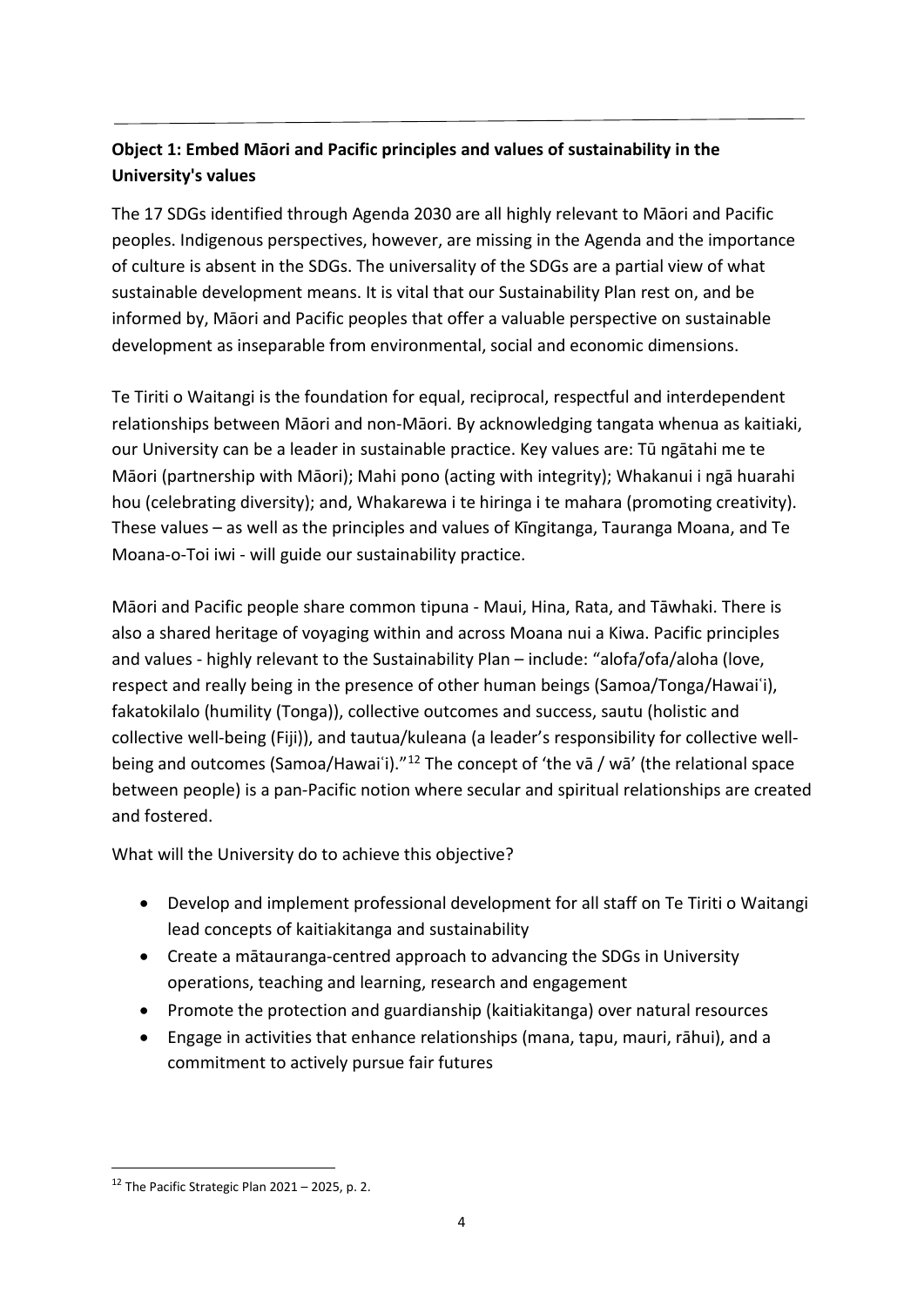- Recognise, value and promote Pacific worldviews that centralise Pacific principles and values (such as vā/wā (relational space between people)) within the University and beyond
- Strengthen partnerships with Pacific communities in Aotearoa and the wider Pacific region to address equity, climate change and justice for Pacific peoples.

## **Objective 2: Enhance the University's environmental performance with the aim to be carbon neutral by 2030.**

Our University needs to continue to develop practical and collaborative actions to climate change and social responsibility. Organisational commitments and expectations, mitigation of environmental risks, ensuring environmental compliance, and creating a socially inclusive campus where all staff and students feel they belong are central to advancing the SDGs.

What will the University do to achieve this objective?

- Increase biodiversity and action kaitiakitanga through indigenous plantings, pest management and researching biodiversity management practices on our campuses
- Use our campuses and regions as 'Living Labs' for teaching and learning, research, and outreach
- Reduce unnecessary travel and find ways to lower travel related (staff and student) carbon emissions while also recognising the importance of being globally connected, particularly for early career academics
- Encourage low carbon practices for conference attendance and research fieldwork
- Divest from carbon-intensive energy industries, especially coal and oil
- Continue to adopt energy renewables in campus operations
- Source low Global Warming Potential (GWP) refrigerants to reduce climate impact
- Monitor energy consumption to increase building efficiency and reduce emissions
- Reduce waste emissions by increasing recycling and reducing food waste
- Harvest rain water from roof spaces for irrigation and toilet flushing
- Construct new buildings in line with Green Star Building standards

# **Objective 3: Prioritise research that promotes the UN SDGs, climate action, and the creation of sustainable environments and fair futures.**

The University of Waikato has four research pillars: excellence; impact; relevance; and, resilience. These pillars link directly to our need to have diverse research on sustainability and equity issues across all SDGs and at local, national, and / or global scales.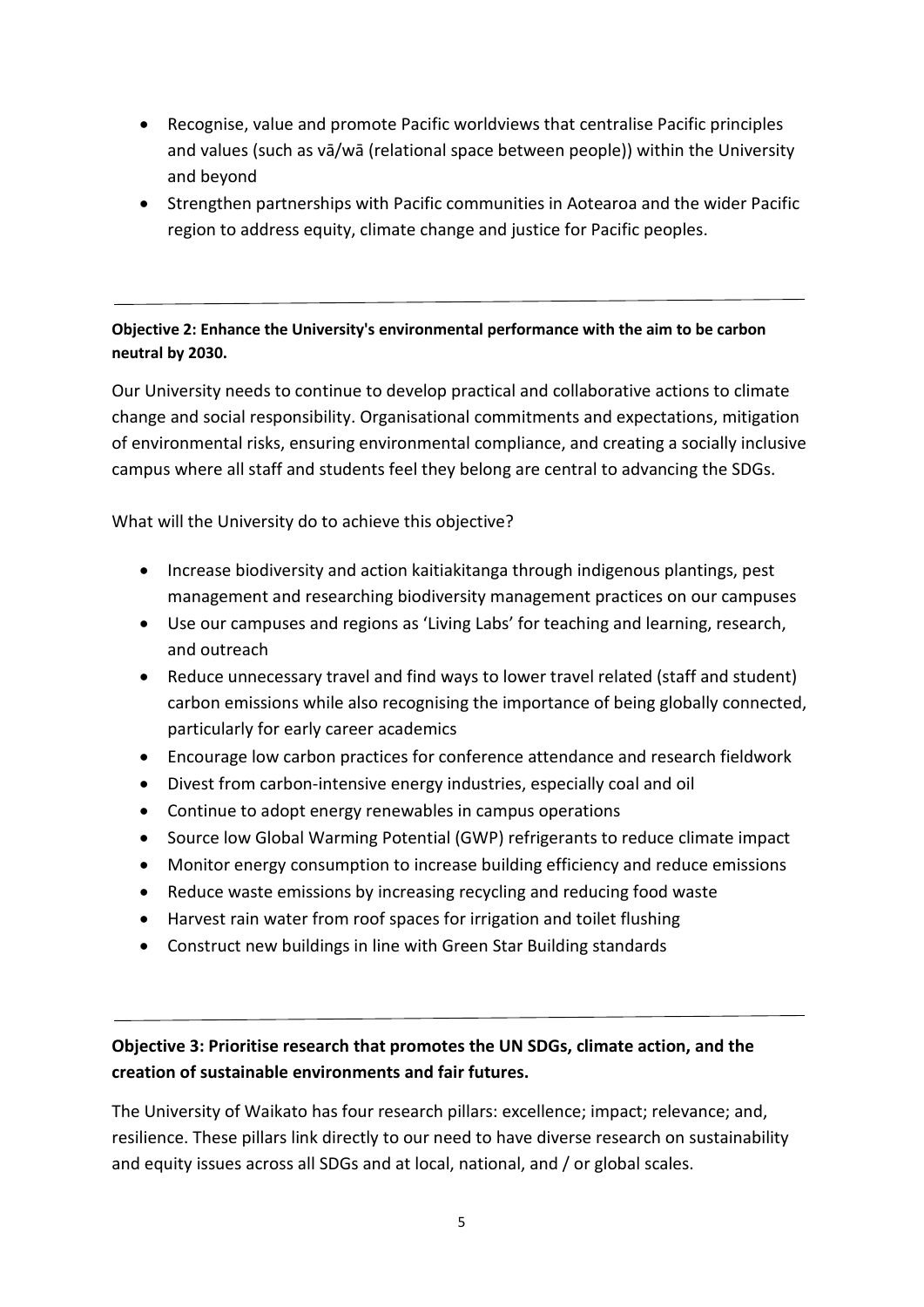What will the University do to achieve this objective?

- Encourage and support researchers who contribute to, or develop knowledge and understanding of sustainability, the SDGs, and climate emergency
- Offer contestable funds to support academic staff whose research advances SDG knowledge and its application
- Develop sustainability and SDG training for research students and supervisors that enhances the postgraduate experience and creates future sustainability leaders
- Support Te Kotahi Research Institute and the Pacific Research Hub to build research capacity on one or more of the SDGs in relation to Iwi, Māori, Indigenous and Pacific communities
- Create and fund summer scholarship SDG projects

# **Objective 4: Increase the number of students who have opportunities to develop sustainability and climate change related knowledge and understandings of effective and innovative solutions.**

Our teaching and learning needs to align with SDG 4.7: "By 2030, ensure that all learners acquire the knowledge and skills needed to promote sustainable development, including, among others, through education for sustainable development and sustainable lifestyles, human rights, gender equality, promotion of a culture of peace and non-violence, global citizenship and appreciation of cultural diversity and of culture's contribution to sustainable development."[13](#page-5-0)

What will the University do to achieve this objective?

- Map and showcase existing SDG student learning options
- Review and improve student options for majors, minors and papers with SDG content
- Adopt a multi-scalar approach to educating for sustainability involving Indigenous and different frameworks for knowing and, the interdependence of culture, people, economy, and environment
- Offer more work-integrated learning sustainability placements that use our campuses and regions as 'living laboratories'
- Create SDG scholarships for postgraduate students

<span id="page-5-0"></span> <sup>13</sup> https://unstats.un.org/sdgs/indicators/indicators-list/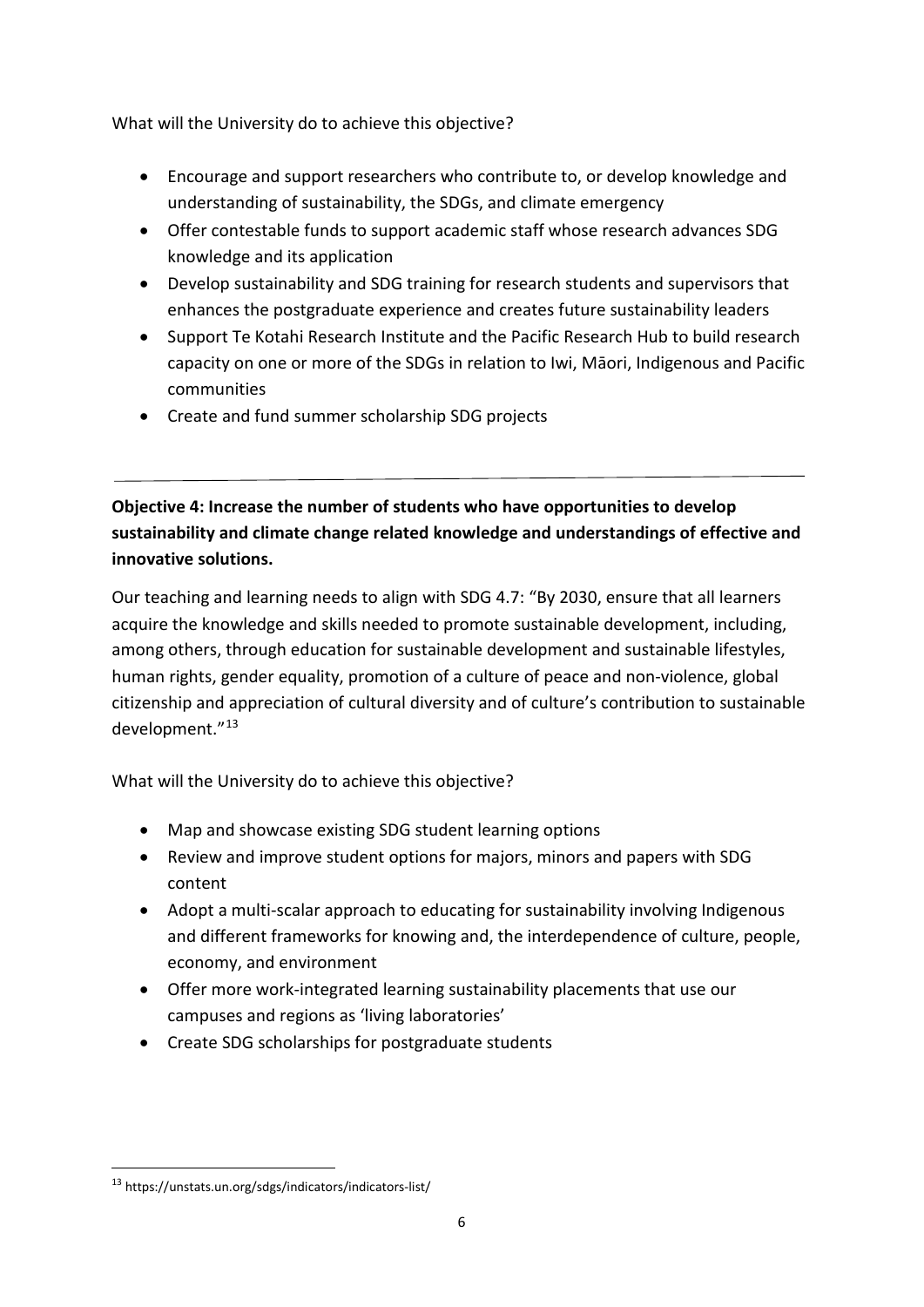## **Objective 5: Foster leadership of sustainability across all areas of the University.**

In order to have greatest impact, University staff and students need to understand the importance of sustainability in all that we do as an institution as well as knowing how to advance the SDGs.

What will the University do to achieve this objective?

- Take a whole-of-institution approach to sustainability
- Create sustainability champions in each division, faculty, facility and service area
- Support sustainability champions to report on progress towards the advancement of SDGs at agreed meetings of various University groups
- Implement a student sustainability volunteering scheme and link to the Employability Plus Programme
- Collate and communicate SDG activities from all fields of action such as teaching and learning, research, administration, operations, and external engagement
- Revise the Environmental Sustainability Committee Terms of References to better reflect the need for a whole institutional approach to sustainability.

## **Objective 6: Join with others outside the University in dialogue and action on the SDGs the aim of helping us meet our goals.**

As a leader within Aotearoa, Moana nui a Kiwa and global communities, the University has a responsibility to initiate and facilitate cross-sectorial SDG dialogue and action.

What will the University do to achieve this objective?

- Take a shared approach to engagement and outreach focussing on sustainability, access to teaching, learning and research, and equity
- Engage locally and internationally outside of the university through our primary and secondary school networks, community groups, iwi, Pacific communities and partnerships
- Set up a Sustainability Hub to showcase our research to communities
- Be an effective and strong advocate for sustainability within our communities
- Support local authority initiatives to improve planning to reduce transport demand and encourage the uptake of cycling, walking, and public transport
- Establish dedicated outreach education activities for the wider community, including local residents and displaced people